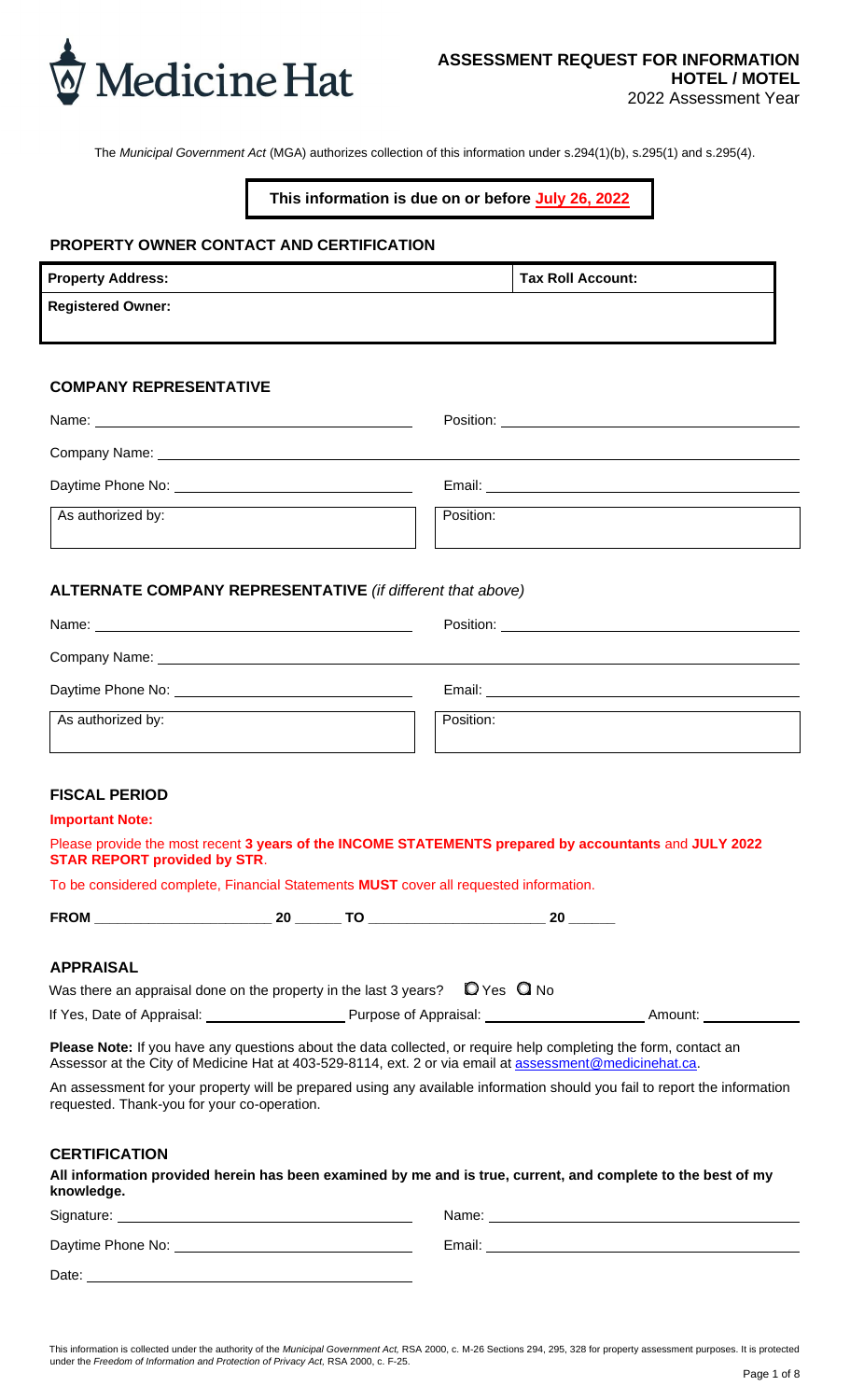

### **COVID 19**

**Property Address: Tax Roll Account:** 

**FROM \_\_\_\_\_\_\_\_\_\_\_\_\_\_\_\_\_\_\_\_\_\_\_ 20 \_\_\_\_\_\_ TO \_\_\_\_\_\_\_\_\_\_\_\_\_\_\_\_\_\_\_\_\_\_\_ 20 \_\_\_\_\_\_** *Please report for the most recent annual fiscal period only.*

# **Have you received any Federal or Provincial Grants?** ❑ **Yes** ❑ **No**

| <b>Federal Grants</b>                                                    |  |  |  |  |  |
|--------------------------------------------------------------------------|--|--|--|--|--|
| Name / Type of Grant<br><b>Amount</b>                                    |  |  |  |  |  |
| \$                                                                       |  |  |  |  |  |
| \$                                                                       |  |  |  |  |  |
| \$                                                                       |  |  |  |  |  |
| \$                                                                       |  |  |  |  |  |
| \$                                                                       |  |  |  |  |  |
| \$                                                                       |  |  |  |  |  |
| S                                                                        |  |  |  |  |  |
| 16 years are not instance in more in the basic model of the most are not |  |  |  |  |  |

| <b>Federal Grants</b><br>Name / Type of Grant<br><b>Amount</b> |        | <b>Provincial Grants</b> |               |  |  |
|----------------------------------------------------------------|--------|--------------------------|---------------|--|--|
|                                                                |        | Name / Type of Grant     | <b>Amount</b> |  |  |
|                                                                | œ<br>æ |                          |               |  |  |
|                                                                |        |                          |               |  |  |
|                                                                | S      |                          |               |  |  |
|                                                                | \$     |                          |               |  |  |
|                                                                | \$     |                          |               |  |  |
|                                                                | \$     |                          |               |  |  |
|                                                                | S      |                          |               |  |  |

*If you need extra space, please attach additional page.*

#### **COMMENTS**

#### **CERTIFICATION**

**All information provided herein has been examined by me and is true, current, and complete to the best of my knowledge.**

Signature: <u>Conservation Communications</u> Conservation Conservation Conservation Conservation Conservation Conservation Conservation Conservation Conservation Conservation Conservation Conservation Conservation Conservation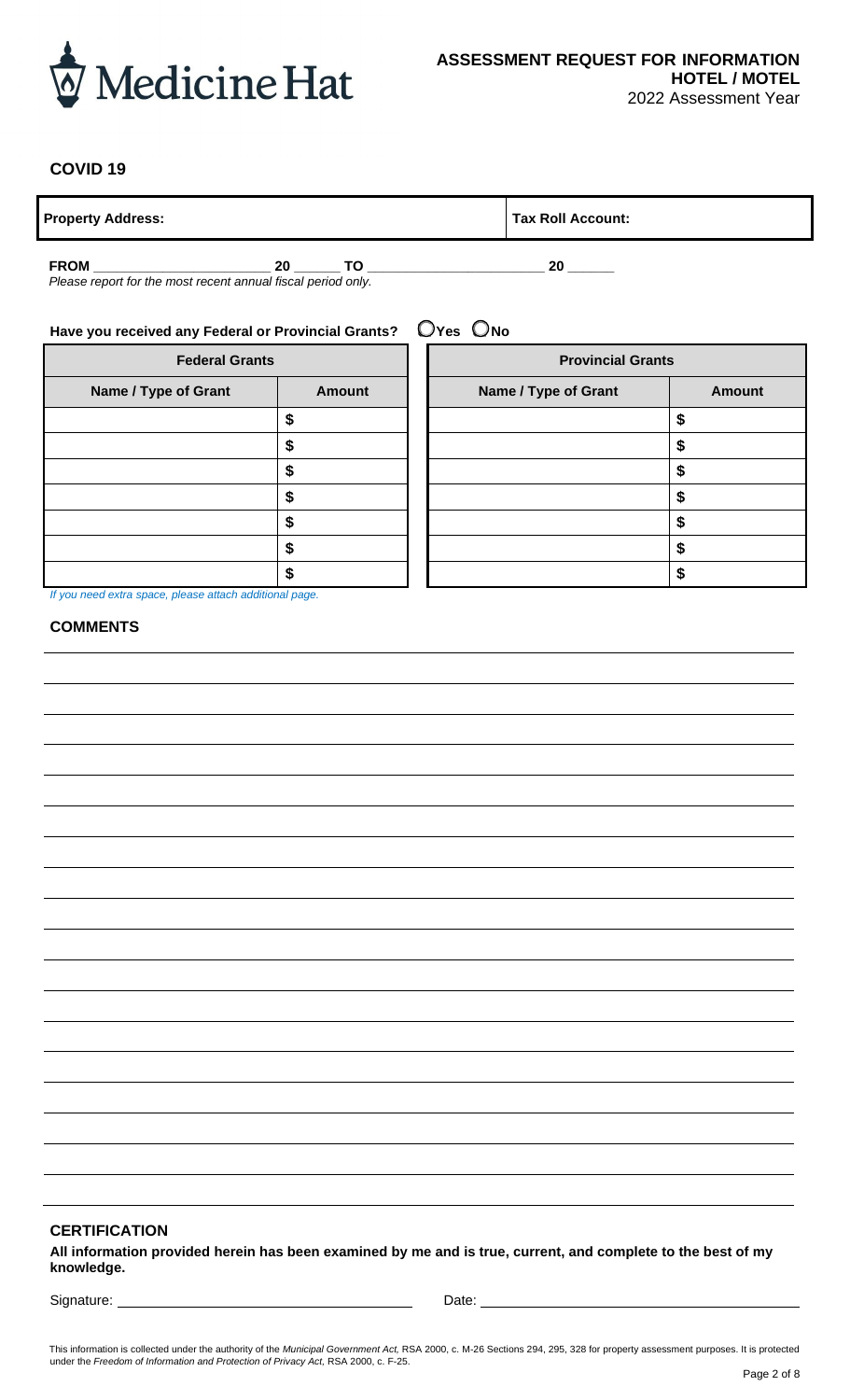

# **SECTION A: HOTEL / MOTEL SURVEY**

| <b>Property Address:</b> | Tax Roll Account: |
|--------------------------|-------------------|
|                          |                   |

**FROM \_\_\_\_\_\_\_\_\_\_\_\_\_\_\_\_\_\_\_\_\_\_\_ 20 \_\_\_\_\_\_ TO \_\_\_\_\_\_\_\_\_\_\_\_\_\_\_\_\_\_\_\_\_\_\_ 20 \_\_\_\_\_\_** *Same period as listed on Page 1*

#### **ROOM COUNT**

| <b>Room Type</b>         | # of Units | <b>Average Daily Rate</b> | <b>Monthly Rate</b> |
|--------------------------|------------|---------------------------|---------------------|
| Single                   |            |                           |                     |
| Double                   |            | Ψ                         |                     |
| Suites                   |            | ۰υ                        |                     |
| Out of Order & Duration* |            |                           |                     |
| Total                    |            |                           |                     |

*\*Out of Order & Duration Rooms under out of order are not sellable, and the out-of-order rooms are deducted from the total available rooms. There are various reasons for putting rooms under out of order, including maintenance, renovating, and extensive cleaning.*

#### **OCCUPANCY**

|                            | Last $\frac{1}{2}$ of<br>2019 | First $\frac{1}{2}$ of<br>2020 | Last $\frac{1}{2}$ of<br>2020 | First $\frac{1}{2}$ of<br>2021 | Last $\frac{1}{2}$ of<br>2021 | First $\frac{1}{2}$ of<br>2022 |
|----------------------------|-------------------------------|--------------------------------|-------------------------------|--------------------------------|-------------------------------|--------------------------------|
| # of Rooms Sold            |                               |                                |                               |                                |                               |                                |
| # of Total Available Rooms |                               |                                |                               |                                |                               |                                |

#### **CAPITAL EXPENDITURES**

|                                             | Last $\frac{1}{2}$ of<br>2019 | First $\frac{1}{2}$ of<br>2020 | Last $\frac{1}{2}$ of<br>2020 | First $\frac{1}{2}$ of<br>2021 | Last $\frac{1}{2}$ of<br>2021 | First $\frac{1}{2}$ of<br>2022 |
|---------------------------------------------|-------------------------------|--------------------------------|-------------------------------|--------------------------------|-------------------------------|--------------------------------|
| Furniture, Fixtures and<br>Equipment (FF&E) |                               | ۰D                             | - J.D                         |                                |                               |                                |
| <b>Building Renovation</b>                  |                               |                                | ѡ                             |                                |                               |                                |

**\****Capital Expense gives a lasting benefit, advantage or extends the useful life of your property or improves it beyond its original condition. (i.e., the cost of replacing a roof - every 20 years)*

#### **Renovation Details**

| <b>QUALITY RATING GUIDE</b> |  |
|-----------------------------|--|
|-----------------------------|--|

- Last FF&E Upgrade:  $\bigcirc$  0 5 Years  $\bigcirc$  5 10 Years  $\bigcirc$  10 Years +
	-
- 

**Interior Finish:** ❑ Excellent ❑ Good ❑ Standard ❑ Below Avg.

**Comments**

Last Building Renovation:  $\bigcirc$  0 – 5 Years  $\bigcirc$  5 – 10 Years  $\bigcirc$  10 Years +

# **PARKING DETAILS**

|                      | # of Stalls | \$ Daily Rate | # of Public Stalls | \$ Daily Rate |
|----------------------|-------------|---------------|--------------------|---------------|
| EV Charging          |             |               |                    |               |
| Surface              |             |               |                    | Φ             |
| Covered              |             | Ψ             |                    | จ             |
| Parkade - Not Heated |             |               |                    | จ             |
| Parkade - Heated     |             | Φ             |                    | จ             |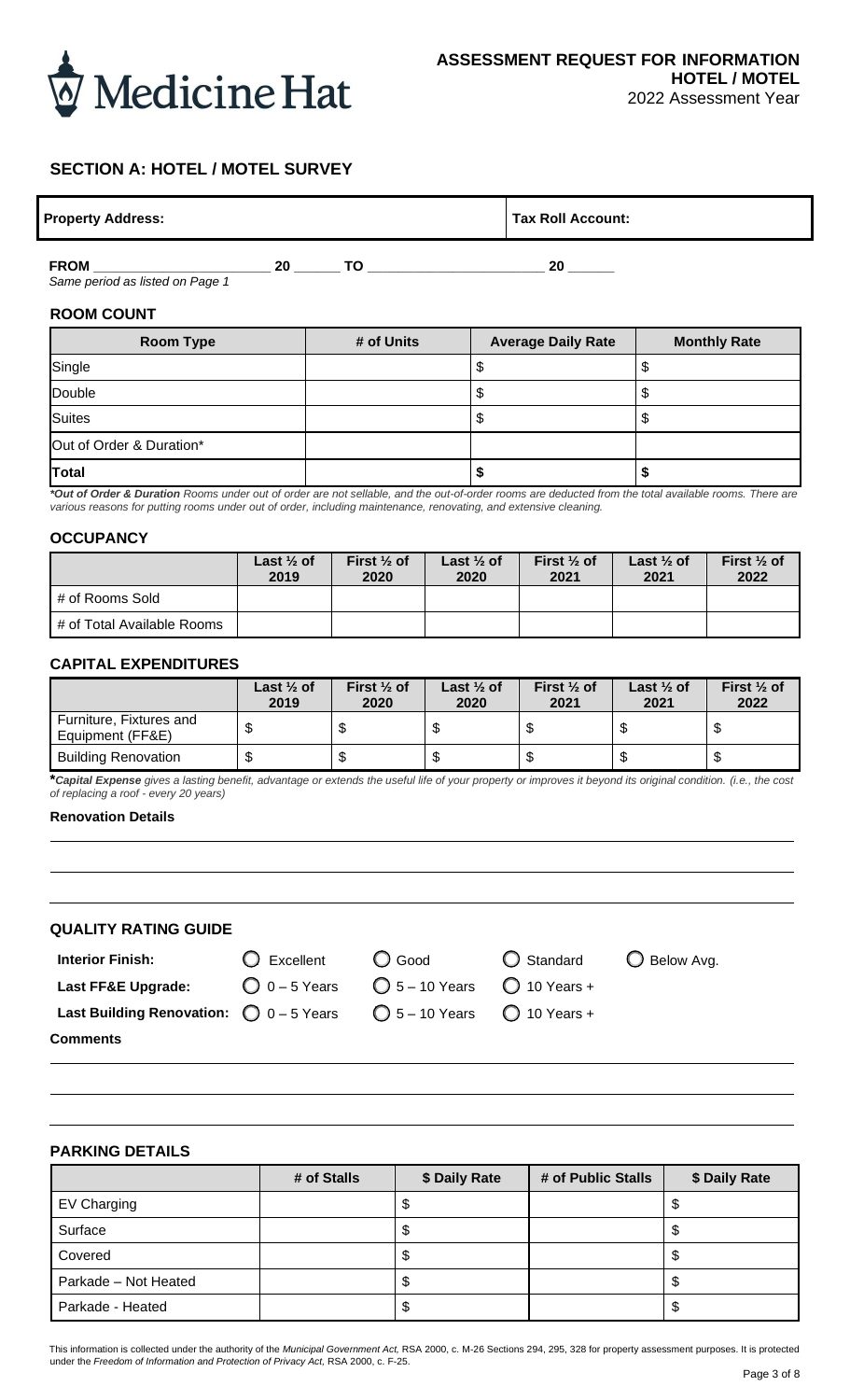

# **SECTION A: HOTEL / MOTEL SURVEY**

| <b>Tax Roll Account:</b><br><b>Property Address:</b>                                                                                                              |                               |                        |                           |                   |                               |  |  |  |  |
|-------------------------------------------------------------------------------------------------------------------------------------------------------------------|-------------------------------|------------------------|---------------------------|-------------------|-------------------------------|--|--|--|--|
| <b>FROM</b><br>Same period as listed on Page 1                                                                                                                    |                               |                        |                           |                   |                               |  |  |  |  |
| <b>PUBLIC FACILITIES</b>                                                                                                                                          |                               |                        |                           |                   |                               |  |  |  |  |
| <b>Space Type</b>                                                                                                                                                 | Floor Area (ft <sup>2</sup> ) | <b>Space Type</b>      |                           |                   | Floor Area (ft <sup>2</sup> ) |  |  |  |  |
| Banquet Rm(s)                                                                                                                                                     |                               | Conference Rm(s)       |                           |                   |                               |  |  |  |  |
| Other (Please Specify)                                                                                                                                            |                               | Other (Please Specify) |                           |                   |                               |  |  |  |  |
|                                                                                                                                                                   |                               |                        |                           |                   |                               |  |  |  |  |
| Other Public Facilities (Check All That Apply $\emptyset$ )                                                                                                       |                               |                        |                           |                   |                               |  |  |  |  |
| If any of the following spaces are leased or leasable, please fill out Section B: Tenant / Lessee Occupied - Tenant Roll (pages 6-8 in<br>addition to pages 1-5.) |                               |                        |                           |                   |                               |  |  |  |  |
| Coffee Shop                                                                                                                                                       | Retail Outlet space           |                        |                           | Tavern/Night Club |                               |  |  |  |  |
| Restaurant                                                                                                                                                        | Lounge                        |                        | Retail Liquor/Beer Outlet |                   |                               |  |  |  |  |
| <b>Dining Facilities</b>                                                                                                                                          | Other (Please Specify)        |                        |                           |                   |                               |  |  |  |  |
|                                                                                                                                                                   |                               |                        |                           |                   |                               |  |  |  |  |
| <b>RECREATION / FITNESS ROOMS</b> (Check All That Apply Z)                                                                                                        |                               |                        |                           |                   |                               |  |  |  |  |
| Swimming Pool                                                                                                                                                     | <b>Water Slide</b>            | Hot Tub / Whirlpool    | Sauna                     |                   |                               |  |  |  |  |
| Steam Room                                                                                                                                                        | Exercise Room                 | Racquet Ball /Squash   |                           |                   | Other (Please Specify)        |  |  |  |  |
| <b>INCOME</b>                                                                                                                                                     |                               |                        |                           |                   |                               |  |  |  |  |
| Please provide as much detail as possible.                                                                                                                        |                               |                        |                           |                   |                               |  |  |  |  |
| <b>INCOME</b>                                                                                                                                                     | Last 1/2 of 2019              | 2020                   |                           | 2021              | First 1/2 of 2022             |  |  |  |  |
| <b>Room Revenue</b>                                                                                                                                               |                               |                        |                           |                   |                               |  |  |  |  |
| <b>Guest Room Rental</b>                                                                                                                                          | \$                            | \$                     | \$                        |                   | \$                            |  |  |  |  |
| Food & Beverage                                                                                                                                                   |                               |                        |                           |                   |                               |  |  |  |  |
| Room Service                                                                                                                                                      | \$                            | \$                     | \$                        |                   | \$                            |  |  |  |  |
| Coffee Shop                                                                                                                                                       | \$                            | \$                     | \$                        |                   | \$                            |  |  |  |  |
| <b>Dining Facilities Sales</b>                                                                                                                                    | \$                            | \$                     | \$                        |                   | \$                            |  |  |  |  |
| Banquet/Meeting Room(s)                                                                                                                                           | \$                            | \$                     | \$                        |                   | \$                            |  |  |  |  |
| Other (Please Specify)                                                                                                                                            | \$                            | \$                     | \$                        |                   | \$                            |  |  |  |  |
| Rental                                                                                                                                                            | \$                            | \$                     | \$                        |                   | \$                            |  |  |  |  |
| <b>Telephone/Internet</b>                                                                                                                                         | \$                            | \$                     | \$                        |                   | \$                            |  |  |  |  |

**Laundry** \$ \$ \$ \$ **Other** *(Please Specify)* \$ \$ \$ \$

Signature: Date: Demonstration of the Date:

 $\begin{array}{ccc} \texttt{\$} & \texttt{\$} & \texttt{\$} \end{array} \qquad \qquad \begin{array}{ccc} \texttt{\$} & \texttt{\$} & \texttt{\$} \end{array} \qquad \qquad \begin{array}{ccc} \texttt{\$} & \texttt{\$} & \texttt{\$} \end{array}$  $\begin{array}{ccc} \texttt{\$} & \texttt{\$} & \texttt{\$} \end{array}$  $\begin{array}{ccc} \texttt{\$} & \texttt{\$} & \texttt{\$} \end{array}$  $\begin{array}{ccc} \texttt{\$} & \texttt{\$} & \texttt{\$} \end{array} \qquad \qquad \begin{array}{ccc} \texttt{\$} & \texttt{\$} & \texttt{\$} \end{array} \qquad \qquad \begin{array}{ccc} \texttt{\$} & \texttt{\$} & \texttt{\$} \end{array}$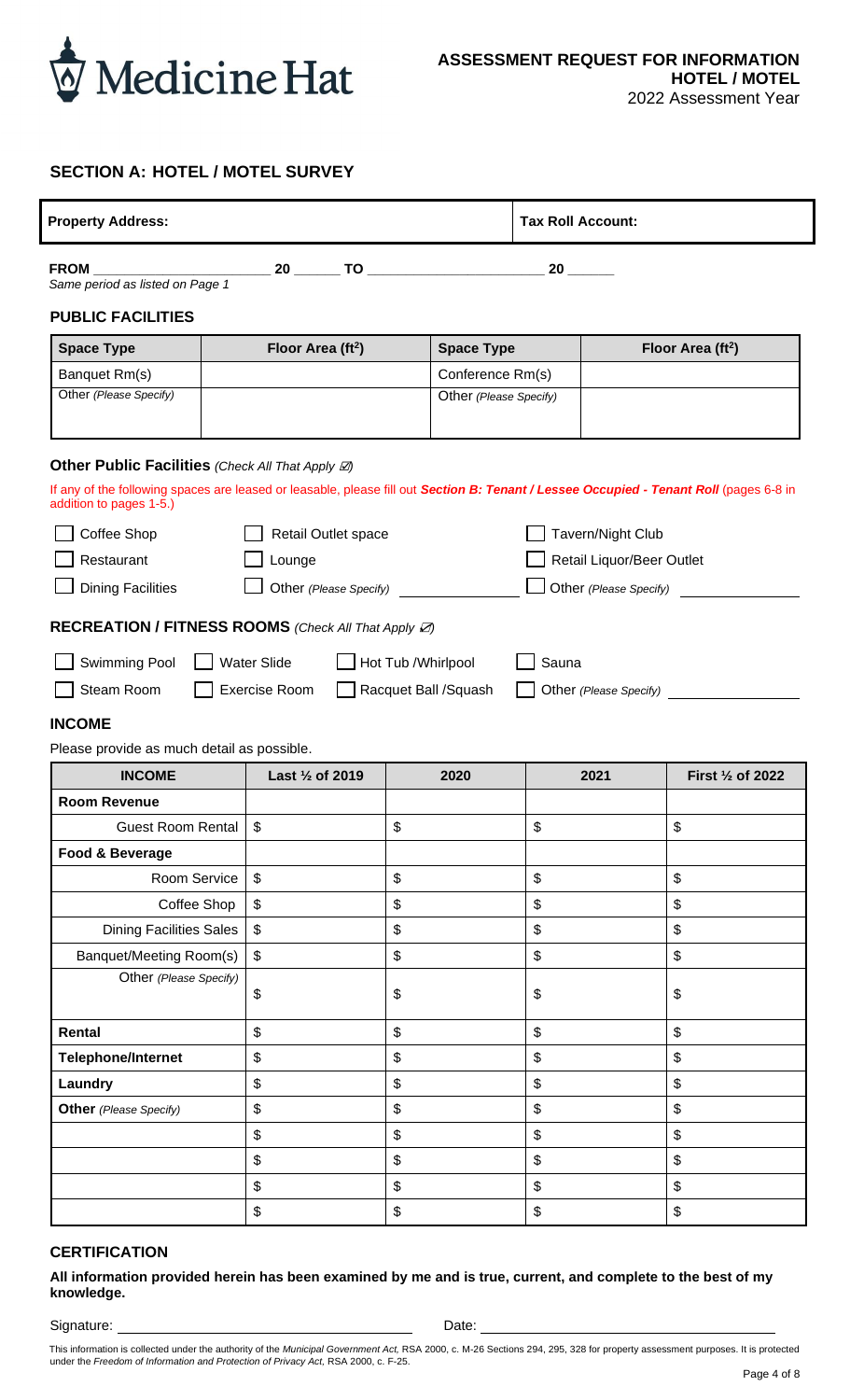

# **SECTION A: HOTEL / MOTEL SURVEY**

| <b>Property Address:</b> |    |  | Tax Roll Account: |  |  |
|--------------------------|----|--|-------------------|--|--|
| <b>FROM</b>              | 20 |  | 20                |  |  |

*Same period as listed on Page 1*

#### **EXPENSES**

| <b>DEPARTMENT COSTS &amp; EXPENSES</b> |                                                                 |      |                           |                   |  |  |  |  |  |
|----------------------------------------|-----------------------------------------------------------------|------|---------------------------|-------------------|--|--|--|--|--|
|                                        | Last 1/2 of 2019<br>2020<br>2021<br>First $\frac{1}{2}$ of 2022 |      |                           |                   |  |  |  |  |  |
| (5) Employee Salaries/Wages/Benefits   | \$                                                              | \$   | \$                        | \$                |  |  |  |  |  |
| (5) Other Salaries (Please Specify)    | \$                                                              | \$   | \$                        | \$                |  |  |  |  |  |
| (15) F & B (Food Cost)                 | \$                                                              | \$   | \$                        | \$                |  |  |  |  |  |
| (15) F & B Supplies                    | \$                                                              | \$   | \$                        | \$                |  |  |  |  |  |
| (15) F & B Other                       | \$                                                              | \$   | \$                        | \$                |  |  |  |  |  |
| (20) Telephone, Cable, Internet        | \$                                                              | \$   | $\boldsymbol{\mathsf{S}}$ | \$                |  |  |  |  |  |
| (30) Hotel Supplies                    | \$                                                              | \$   | \$                        | \$                |  |  |  |  |  |
| (35) Hotel Maintenance Supplies        | \$                                                              | \$   | \$                        | \$                |  |  |  |  |  |
| (50) Admin & General                   | \$                                                              | \$   | \$                        | \$                |  |  |  |  |  |
| (50) Management Fee                    | \$                                                              | \$   | \$                        | \$                |  |  |  |  |  |
| (55) Marketing                         | \$                                                              | \$   | $\boldsymbol{\mathsf{S}}$ | \$                |  |  |  |  |  |
| (60) Repair & Maintenance*             | \$                                                              | \$   | \$                        | \$                |  |  |  |  |  |
| (65) Utilities                         | \$                                                              | \$   | \$                        | \$                |  |  |  |  |  |
| (75) Legal & Audit                     | \$                                                              | \$   | \$                        | \$                |  |  |  |  |  |
| <b>FIXED EXPENSES</b>                  | Last 1/2 of 2019                                                | 2020 | 2021                      | First 1/2 of 2022 |  |  |  |  |  |
| (90) Insurance                         | \$                                                              | \$   | $\boldsymbol{\mathsf{S}}$ | \$                |  |  |  |  |  |
| (95) Property Taxes                    | \$                                                              | \$   | \$                        | \$                |  |  |  |  |  |
| <b>Replacement Reserves</b>            | \$                                                              | \$   | \$                        | \$                |  |  |  |  |  |

*\*Repair & Maintenance Expense is one that generally reoccurs over a short period. (i.e., the cost of painting - completed each year)*

**Comments**

#### **CERTIFICATION**

**All information provided herein has been examined by me and is true, current, and complete to the best of my knowledge.**

Signature: Date: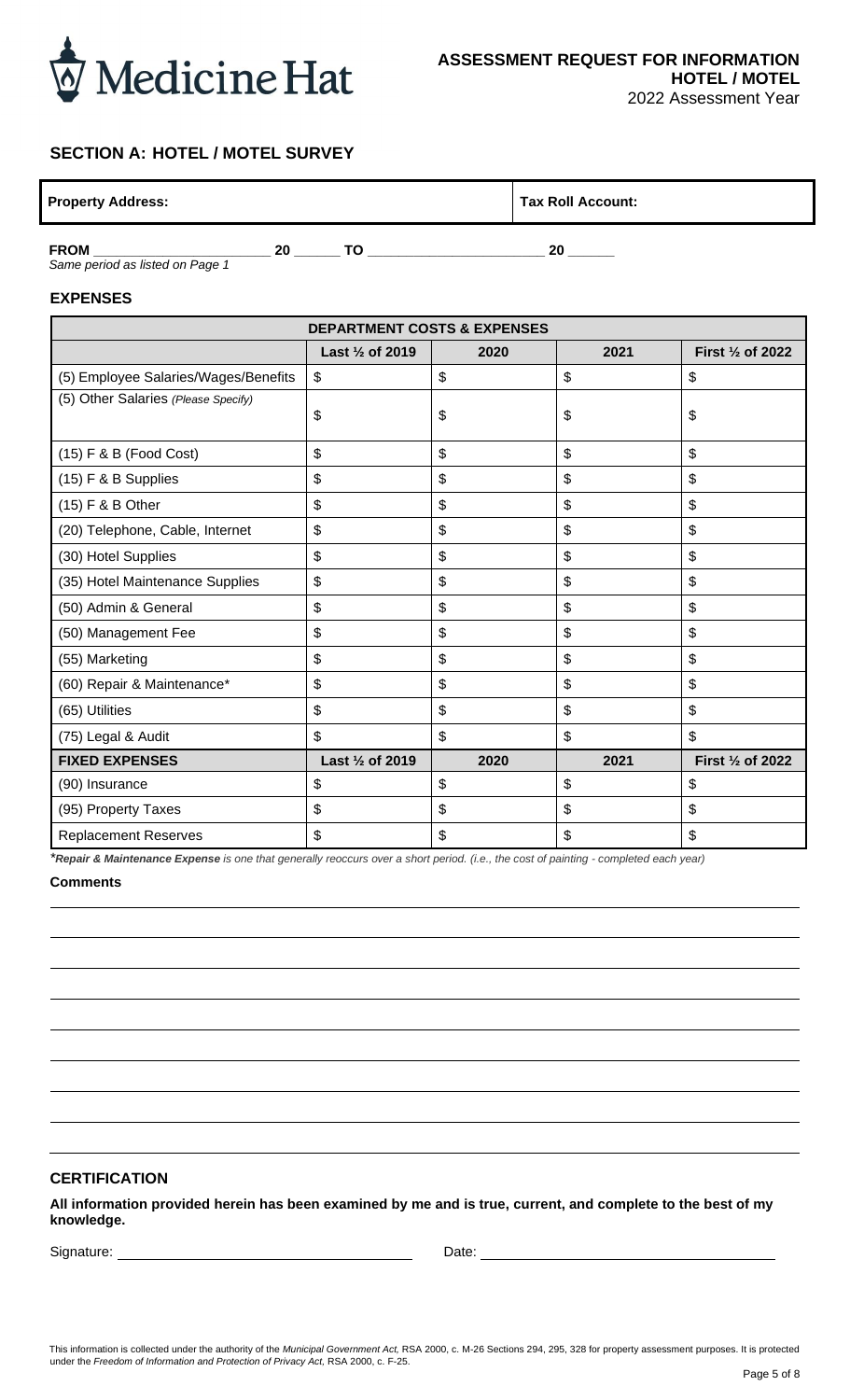

# **SECTION B: TENANT / LESSEE OCCUPIED**

### **GUIDE TO COMPLETION OF TENANT ROLL**

The following overview of the fields located on the Tenant Roll may assist you in completing the form.

#### **PLEASE REPORT:**

- Any rental information pertaining to Land Leases (provide details on page 6 under "Detailed Tenant Information")
- Any vacant rentable area your building may have, even if only partially occupied (i.e., 500 ft<sup>2</sup> of 600 ft<sup>2</sup> leased, 100 ft<sup>2</sup> is vacant)
- Any area that is occupied by a business fully or partially owned by the property owner

#### **SPACE DESCRIPTION:**

|    | A. Tenant Unit Number             | Unit number identifies the suite, unit or bay of the property                                                                                     |
|----|-----------------------------------|---------------------------------------------------------------------------------------------------------------------------------------------------|
| В. | <b>Tenant Business</b><br>Name(s) | Business or occupant name leasing/occupying the unit                                                                                              |
| C. | <b>Occupancy Type</b>             | Owner (non-arm's length) / Tenant / Vacant                                                                                                        |
|    | D. If Vacant                      | Number of consecutive months the unit has been unoccupied by tenant or owner<br>(non-arm's length)                                                |
|    | E. Space Type                     | Description of primary use of space or occupant purpose (Retail, Office, Warehouse,<br>Land/Pad Lease)                                            |
|    | F. Unit Area per Floor            | Total square footage of each unit for each floor location including all leased, owner<br>occupied (non-arm's length), vacant and/or storage areas |
|    | <b>G.</b> Floor Location          | Physical location of the tenant's space by floor level within the building                                                                        |

## **LEASE DETAILS:**

|    | H. Start Date                         | Original date tenant occupied the leased area                                                                                                                         |
|----|---------------------------------------|-----------------------------------------------------------------------------------------------------------------------------------------------------------------------|
| Ъ. | <b>Renewal Date</b>                   | Date current lease term began                                                                                                                                         |
| J. | <b>Expiry Date</b>                    | Date current lease term expires                                                                                                                                       |
| Κ. | Term                                  | Number of years in the current lease term or if month to month                                                                                                        |
|    | New or Renewal or                     | <b>New</b> - Formerly vacant space becomes occupied and/or change of tenant                                                                                           |
|    | <b>Step Up</b>                        | <b>Renewal</b> - Existing tenant signs a new lease term in the same space                                                                                             |
|    |                                       | <b>Step-Up</b> - Scheduled change to the rental rate within the term of the current lease<br>Provide details on page 6                                                |
| м. | Lease Type                            | Triple Net (Base Rent) - Tenant pays rent and all operating costs. Tenant may pay<br>operating costs directly or landlord may recover operating costs from the tenant |
|    |                                       | <b>Semi-Net</b> (Single or Double Net) - Tenant pays rent and one or more operating costs,<br>landlord pays remainder of operating costs (from collected rent)        |
|    |                                       | <b>Gross Rent</b> - Tenant pays rent, landlord pays all operating costs (from collected rent)                                                                         |
| N. | <b>Lease Rent</b><br>(monthly amount) | Monthly amount collected based on the type of lease reported in column "L"<br>Do not include GST or tenant inducements here                                           |

# **OPERATING COST:**

| Ο. | <b>Building Insurance</b>                          | Building insurance cost for the unit                                                                                                                   |  |  |  |
|----|----------------------------------------------------|--------------------------------------------------------------------------------------------------------------------------------------------------------|--|--|--|
| Р. | <b>Regular Maintenance &amp;</b><br><b>Repairs</b> | Regular/typical annual maintenance & repairs for the unit<br>Do NOT include structural or replacement items here (such as Roof or HVAC<br>replacement) |  |  |  |
| Q. | <b>Property Tax</b>                                | Property tax costs for the unit                                                                                                                        |  |  |  |
| R. | <b>Utilities</b>                                   | Utility costs for the unit                                                                                                                             |  |  |  |
| S. | <b>Condo Fees</b>                                  | Condo fees regularly paid to the condo association<br>Provide details of additional funds requested by the condo association on page 6                 |  |  |  |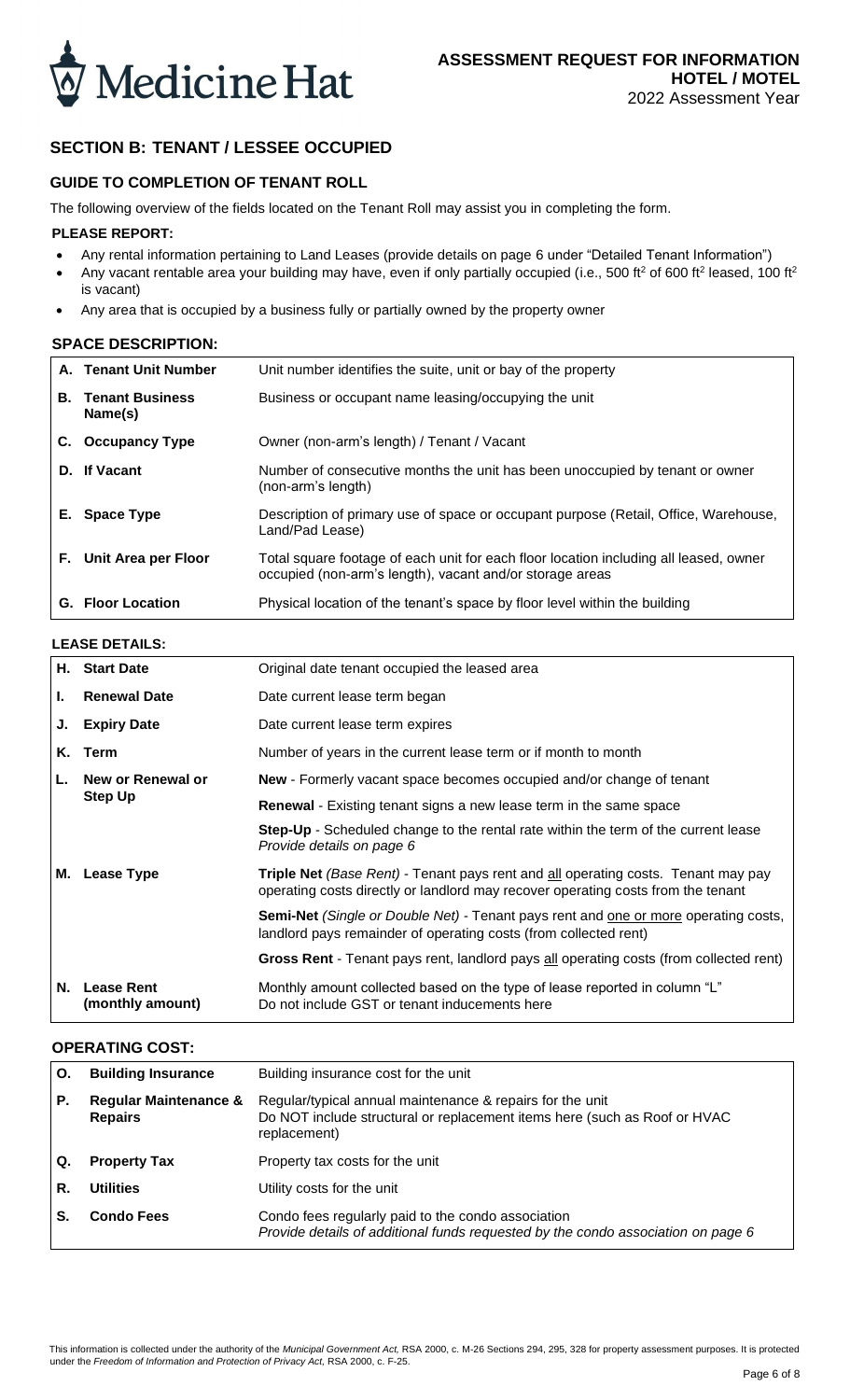

# **SECTION B: TENANT / LESSEE OCCUPIED - TENANT ROLL**

|  | <b>Property Address:</b> |
|--|--------------------------|

**Tax Roll Account:** 

**FROM \_\_\_\_\_\_\_\_\_\_\_\_\_\_\_\_\_\_\_\_\_\_\_ 20 \_\_\_\_\_\_ TO \_\_\_\_\_\_\_\_\_\_\_\_\_\_\_\_\_\_\_\_\_\_\_ 20 \_\_\_\_\_\_** *Please report for the most recent annual fiscal period only*

All units and each of their floor locations (main, basement, 2<sup>nd</sup>, etc... including storage space) must be included on this form whether occupied or vacant.

PLEASE INDICATE ASKING RENT OF VACANT SPACES. DO NOT INCLUDE GST.

*If you need extra space, please photocopy this page.*

#### **SPACE DESCRIPTION**

|             | A                                                                                       | B                              | $\mathbf{C}$                                                                   | D                                                                       | E                                                                                        | F                                                   | G                                                                                       |
|-------------|-----------------------------------------------------------------------------------------|--------------------------------|--------------------------------------------------------------------------------|-------------------------------------------------------------------------|------------------------------------------------------------------------------------------|-----------------------------------------------------|-----------------------------------------------------------------------------------------|
|             | <b>Tenant</b><br><b>Unit</b><br><b>Number</b>                                           | <b>Tenant Business Name(s)</b> | <b>Occupancy</b><br><b>Type</b><br>$O=O$ wner /<br>$T = T$ enant /<br>V=Vacant | If Vacant:<br><b>How many</b><br>months has<br>the Unit been<br>vacant? | <b>Space Type</b><br>R=Retail /<br>$O = \text{Office } /$<br>W=Warehouse /<br>$L = Land$ | <b>Unit Area</b><br>per Floor<br><b>Square Feet</b> | <b>Floor Location</b><br>$B=BSmt/$<br>$M = Main /$<br>MZ=Mezzanine /<br>$2 = 2nd floor$ |
|             | #101                                                                                    | Tenant A (example)             | T.                                                                             | 4 or N/A                                                                | R.                                                                                       | 2000                                                | M                                                                                       |
| i.          |                                                                                         |                                |                                                                                |                                                                         |                                                                                          |                                                     |                                                                                         |
| ii.         |                                                                                         |                                |                                                                                |                                                                         |                                                                                          |                                                     |                                                                                         |
| iii.        |                                                                                         |                                |                                                                                |                                                                         |                                                                                          |                                                     |                                                                                         |
| iv.         |                                                                                         |                                |                                                                                |                                                                         |                                                                                          |                                                     |                                                                                         |
| $V_{\star}$ |                                                                                         |                                |                                                                                |                                                                         |                                                                                          |                                                     |                                                                                         |
|             | <b>Total Area of All Units</b><br>(include all owner occupied, rented and vacant areas) |                                |                                                                                |                                                                         |                                                                                          |                                                     | ft <sup>2</sup>                                                                         |

#### **LEASE DETAILS**

|      | A                                             | H                                                                |                                                                                          |                                  | K                                                        |                                                                      | M                                                                                       | N                                                                     |
|------|-----------------------------------------------|------------------------------------------------------------------|------------------------------------------------------------------------------------------|----------------------------------|----------------------------------------------------------|----------------------------------------------------------------------|-----------------------------------------------------------------------------------------|-----------------------------------------------------------------------|
|      | <b>Tenant</b><br><b>Unit</b><br><b>Number</b> | <b>Start Date</b><br>$(mmm-yy)$<br><b>Original lease</b><br>date | <b>Renewal Date</b><br>$(mmm-yy)$<br><b>Beginning of</b><br>current Lease<br><b>Term</b> | <b>Expiry Date</b><br>$(mmm-yy)$ | <b>Term</b><br># Years /<br>M-M=Month to<br><b>Month</b> | New, Renewal<br>or Step-Up<br>$N = New/$<br>R=Renewal /<br>S=Step-up | <b>Lease Type</b><br><b>NNN=Triple Net /</b><br>S=Semi Net /<br>$G = G \, \text{cross}$ | <b>Lease Rent</b><br>(S/month)<br><b>DO NOT INCLUDE</b><br><b>GST</b> |
|      | #101                                          | $Jan-20$                                                         | $Jan-22$                                                                                 | $Jan-24$                         | $\overline{2}$                                           | $\mathsf{R}$                                                         | S                                                                                       | \$2,000                                                               |
| i.   |                                               |                                                                  |                                                                                          |                                  |                                                          |                                                                      |                                                                                         |                                                                       |
| ii.  |                                               |                                                                  |                                                                                          |                                  |                                                          |                                                                      |                                                                                         |                                                                       |
| iii. |                                               |                                                                  |                                                                                          |                                  |                                                          |                                                                      |                                                                                         |                                                                       |
| iv.  |                                               |                                                                  |                                                                                          |                                  |                                                          |                                                                      |                                                                                         |                                                                       |
| v.   |                                               |                                                                  |                                                                                          |                                  |                                                          |                                                                      |                                                                                         |                                                                       |

### **OPERATING COST INFORMATION**

Please indicate if each expense is paid by the Owner or Tenant (O=Owner / T=Tenant / ?=if amount is unknown)

|      | A                                             | $\mathbf{o}$                                        |                          | P                                                                                                     |                                 | Q                                   |                   | $\mathsf{R}$                     |                                 | $\mathbf{s}$                     |                                 |
|------|-----------------------------------------------|-----------------------------------------------------|--------------------------|-------------------------------------------------------------------------------------------------------|---------------------------------|-------------------------------------|-------------------|----------------------------------|---------------------------------|----------------------------------|---------------------------------|
|      | <b>Tenant</b><br><b>Unit</b><br><b>Number</b> | <b>Building</b><br><b>Insurance</b><br>(\$ / month) | Paid<br><b>By</b><br>O/T | <b>Regular</b><br><b>Maintenance</b><br>& Repairs<br>(\$ / month)<br>Provide details<br>on next page. | <b>Paid</b><br><b>By</b><br>O/T | <b>Property Tax</b><br>(\$ / month) | Paid<br>By<br>O/T | <b>Utilities</b><br>(\$ / month) | <b>Paid</b><br><b>By</b><br>O/T | <b>Condo Fees</b><br>(S / month) | <b>Paid</b><br><b>By</b><br>O/T |
|      | #101                                          | \$100                                               | $\circ$                  | \$200                                                                                                 | $\circ$                         | \$100                               | T                 | $\overline{?}$                   | T                               | \$100                            | $\circ$                         |
| i.   |                                               |                                                     |                          |                                                                                                       |                                 |                                     |                   |                                  |                                 |                                  |                                 |
| ii.  |                                               |                                                     |                          |                                                                                                       |                                 |                                     |                   |                                  |                                 |                                  |                                 |
| iii. |                                               |                                                     |                          |                                                                                                       |                                 |                                     |                   |                                  |                                 |                                  |                                 |
| iv.  |                                               |                                                     |                          |                                                                                                       |                                 |                                     |                   |                                  |                                 |                                  |                                 |
| v.   |                                               |                                                     |                          |                                                                                                       |                                 |                                     |                   |                                  |                                 |                                  |                                 |